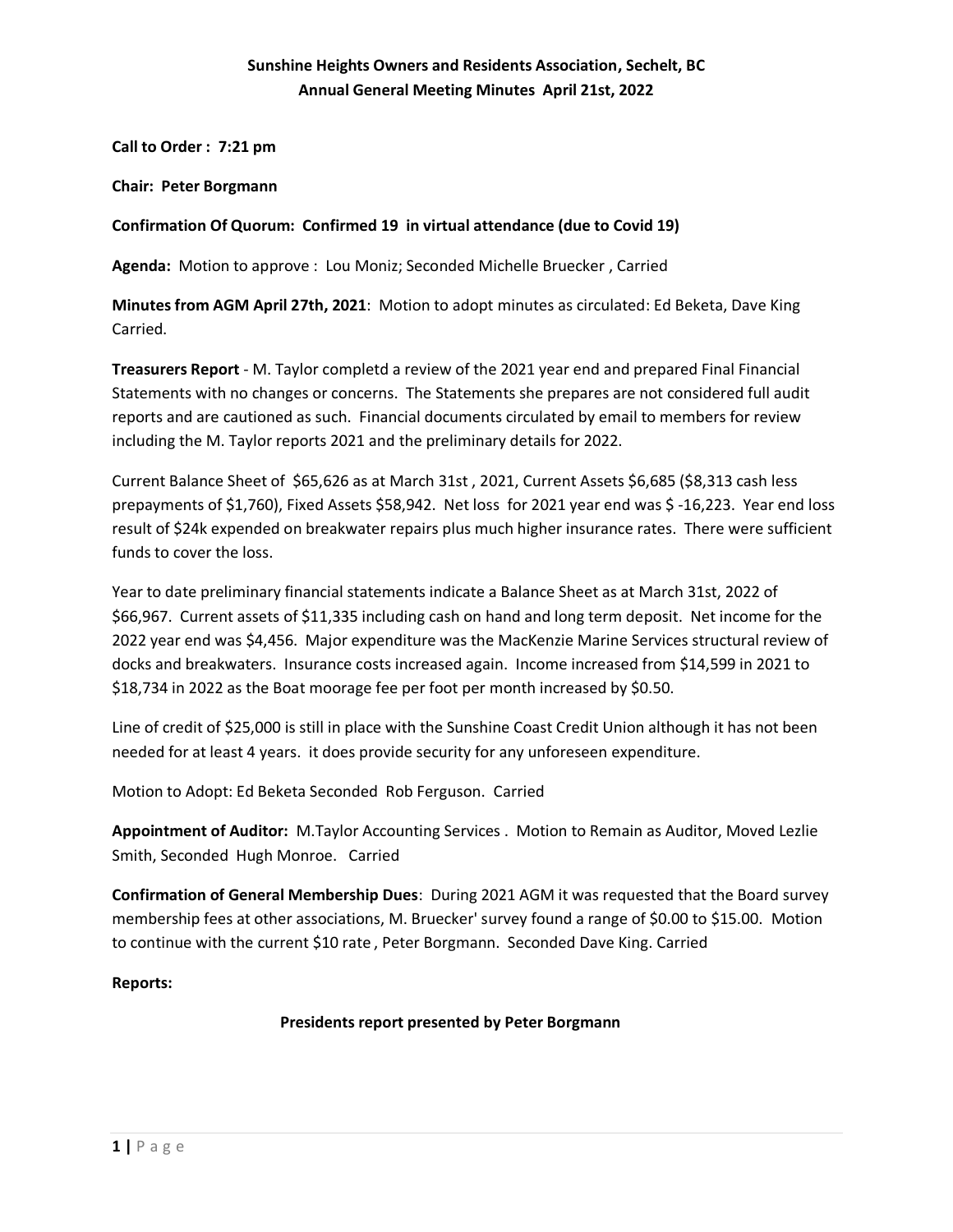SHORA started April 2021 by becoming a STR to a family of racoons who found their way through the roof of south shed. The racoons were gently evicted for non-payment of rent and the roof temporarily repaired with a tarp. In the summer a proper reroofing was completed with the volunteer efforts of Dave Williams, Stu Maxwell, Dave King, Guy Haeber and Peter Borgmann.

Also in April 2021 we learned via the District of Sechelt that the Province was conducting a review of the foreshore lease and was questioning the location of breakwater floats, and presence of the sheds with a possible eye to increasing fees. We provided responses as to the history of the breakwater floats and sheds and haven't heard anything since. The Province can be notoriously slow in its processes, so we may yet hear from them again, but until then no news is good news. There was some discussion from the members regarding the sheds and lease space.

In October we had our annual meeting with the District of Sechelt regarding budget requests for the following year. We submitted 8 requests ( a copy of the document detailing the requests was shared with the membership). At least one item was resolved (eliminating the slipper/muddy section of the esplanade trail). The request to do something about the slipping hazard from a particularly steep section of the Fariway-Gale Ave N connector trail was looked at by the DOS but it was deemed nothing could be done. The DOS looked into complaints of odours from the sewer lift station by the marina, and has asked to be informed immediately when odours are detected so that they can investigate while the odours are there (an email detailing this and contact numbers was shared with the membership). We don't know the status of the other requests, but the fact that the DOS acted on at least a few items means that the annual meeting is a worthwhile exercise.

SHORA donated \$100 to each of the Food Bank and the Chapman Creek Hatchery. Normally, SHORA donates a small sum to a local charity every year.

Various minor dock repairs were undertaken by Lou and me.

In the fall, as request by motion at the last AGM, an assessment of the status and life of the marina assets was undertaken by Mackenzie Sea Services. This will be discussed in detail under New Business.

As we all know, COVID limited SHORA social activities for another year. We hope that the coming year will better in that regard.

### **Wharfinger's Report presented by Lou Moniz**

Apologized for getting the contracts out late, the system was new as created by Peter and worked well. All contracts now have been sent to boat & kayak/ canoe owners. Waiting list for one sail boat, only 4 spaces for boats less than 17' feet long. One of the smaller spots will be offered to owner outside of our designated area. Several small maintenance issues were dealt with over the past year.

Motion to accept Wharfinger's report by Jim Richards and seconded by Richard Record. Carried.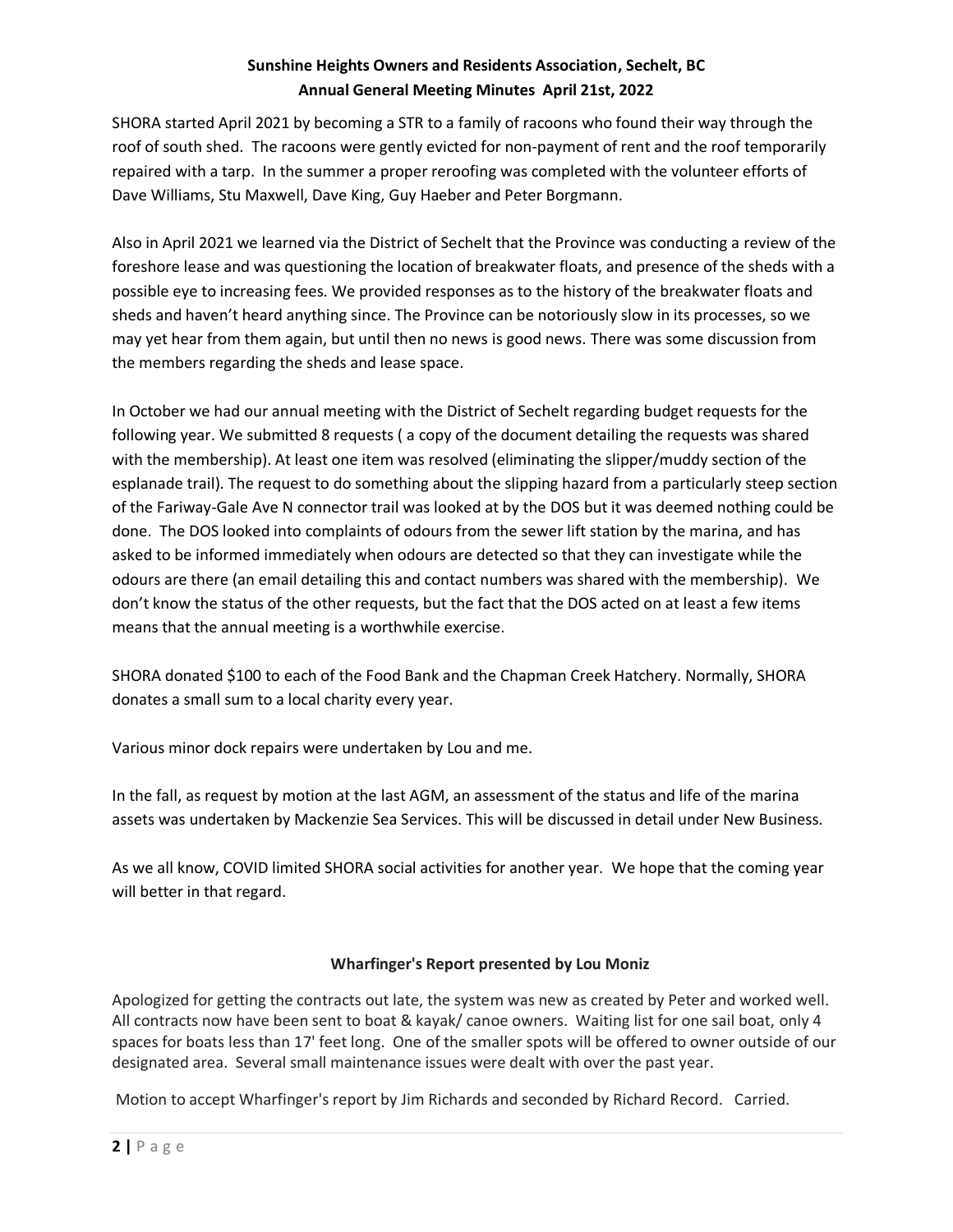#### **Social Committee report presented by Ron LeClerc**

Canada Day BBQ was cancelled for 2021 due to Covid 19. Currently hoping to hold this event on July 2nd 2022 following the same program as in the past, All families are invited whether members or not. Motions to accept report Ed Beketa, seconded by Richard Record. Carried.

#### **New Business**

#### **Discussion of Asset Assessment & Marina Rates**

Peter reviewed with the members the attached 20 year Projection of Expenditures and Bank Balances based on range of Moorage rates. Expenditure estimates were based on the MacKenzie Marina Services structural review prepared in 2021. The key replacement expenditures were estimated based on timelines of life span and current costs without inflationary impacts. The use of fish farm used docks and materials could help minimize costs and the forecast used the medium cost between new and used sources. The goal is to avoid going into too much debt.

Lezlie Smith discussed options for securing loans with the Sunshine Coast Credit Union should the need arise. The initial answer was that this type of loan is not approved for non profits that involve members as many as 50 or 60. A scenario where the bank, in the case of a default, would need to secure payments from a number of different owners is not sustainable and is very unlikely. They did indicate however that should SHORA have \$75,000 in the bank they would loan up to \$50,000. However we would not be able to use the \$75,000 deposit funds. This wouldn't really help in the case of major expenditures.

Some members questioned if the floating concrete breakwaters were really needed should it become necessary to replace or repair at the significant cost of \$47,375. They were apparently initially put in place as those parts weren't needed at that time. Also some members expressed concern the Gangway and Gangway Dock replacement may need to be handled earlier than in 2029. Peter reiterated that it is all work in process and decisions will be made as the need arises - whether to delay or to move up. Also that all costs are estimates without application of inflationary impacts. There was also a request of the Board to discuss some of the historical background with the members that were involved in the initial development in order to arrive at better decisions.

### **Work to be undertaken at marina this year** - Peter:

1. **By contract** (preliminary estimate about \$9,000; awaiting quote)

- Gangway dock repair of rotten decking
- Zinc Anodes to be attached to metal piles
- Metal piles and one wooden piles to have epoxy repairs at seabed

2. **By work parties**: Volunteers will be needed but will requested when the time comes.

- Some wooden pilings need repair above the water line do with epoxy or wood
- Spot prime & paint with galvanized paint the steel decking where needed
- Spot paint exposed metal on the gangway ramp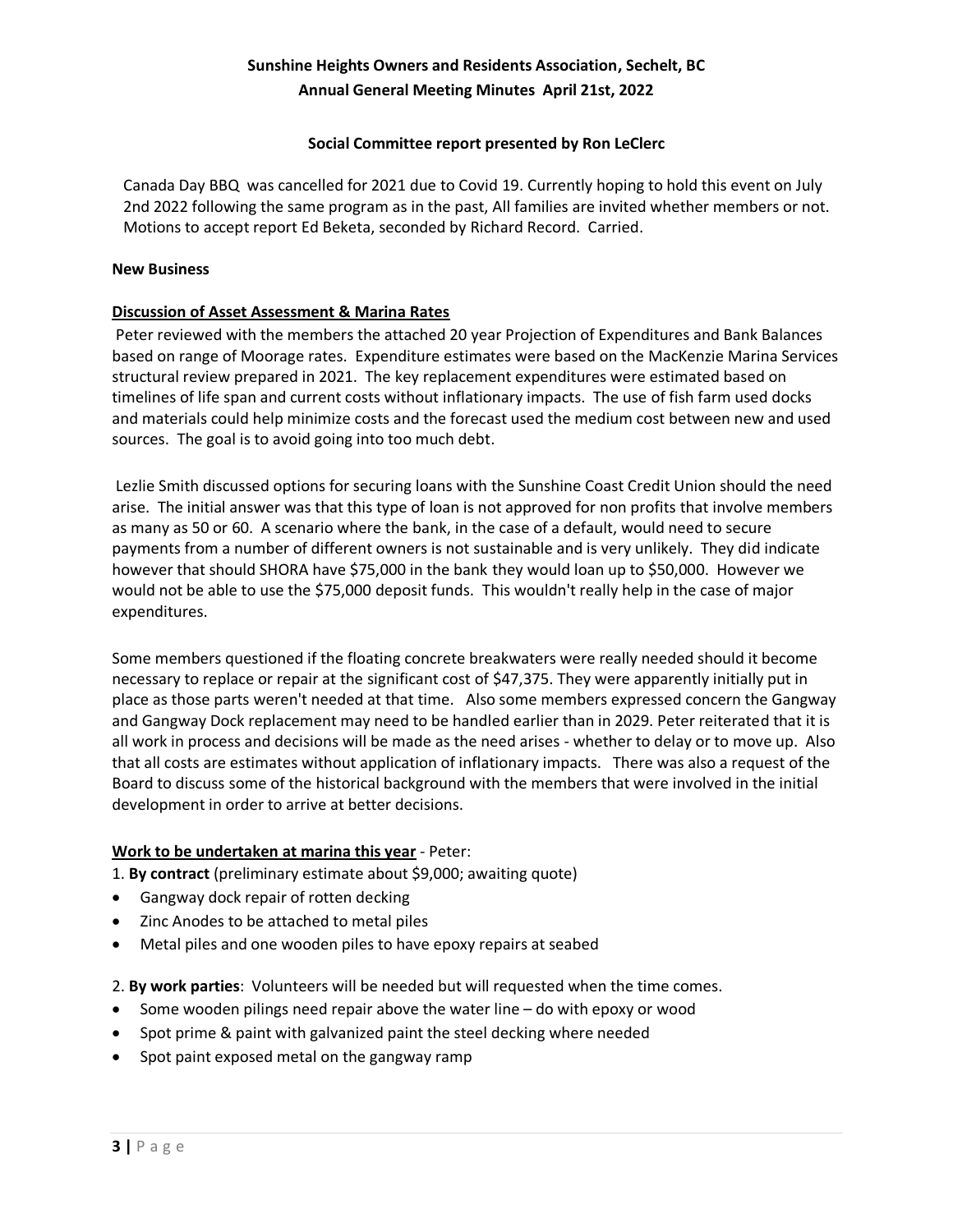- Remove some decking from the kayak dock to confirm the condition of the wood underneath to confirm Mackenzie's estimated five-year life span (also based on observations made by Lou and Peter during repairs last year) Peter will do this with the help of a couple of other members.
- Some plastic-coated floats under the metal docks are deteriorating (mainly sunlight damage) see what above-water repair options are available
- Examine floating concrete breakwaters for possible life-extending repairs
- Install hose hangers Dave Williams will design one and install by his boat and will see if he has enough materials for the other two that are needed.

### **Opening of Nominations**

Peter, Lou, Michelle and Lezlie have agreed to stay on the Board, Lou and Peter possibly for just one more year. It was noted that new volunteers are needed to support future transitions. Peter asked for nominations from the floor and specifically asked individuals on Zoom if they might help out. Lezlie mentioned that new Board members could be just Directors at Large providing the important extra voice of reason during discussions. Jim Richards agreed to the once a month & zoom meetings.

Asked three times. No more nominations from the floor , for which the nominees consented to stand for election. Motion to elect the SHORA board for the 2022-2023 season - Dave King, Carried

**Meeting adjourned 8:33 pm** Motion to Adjourn- Connie Simonsen, Seconded Jim Richards. Carried